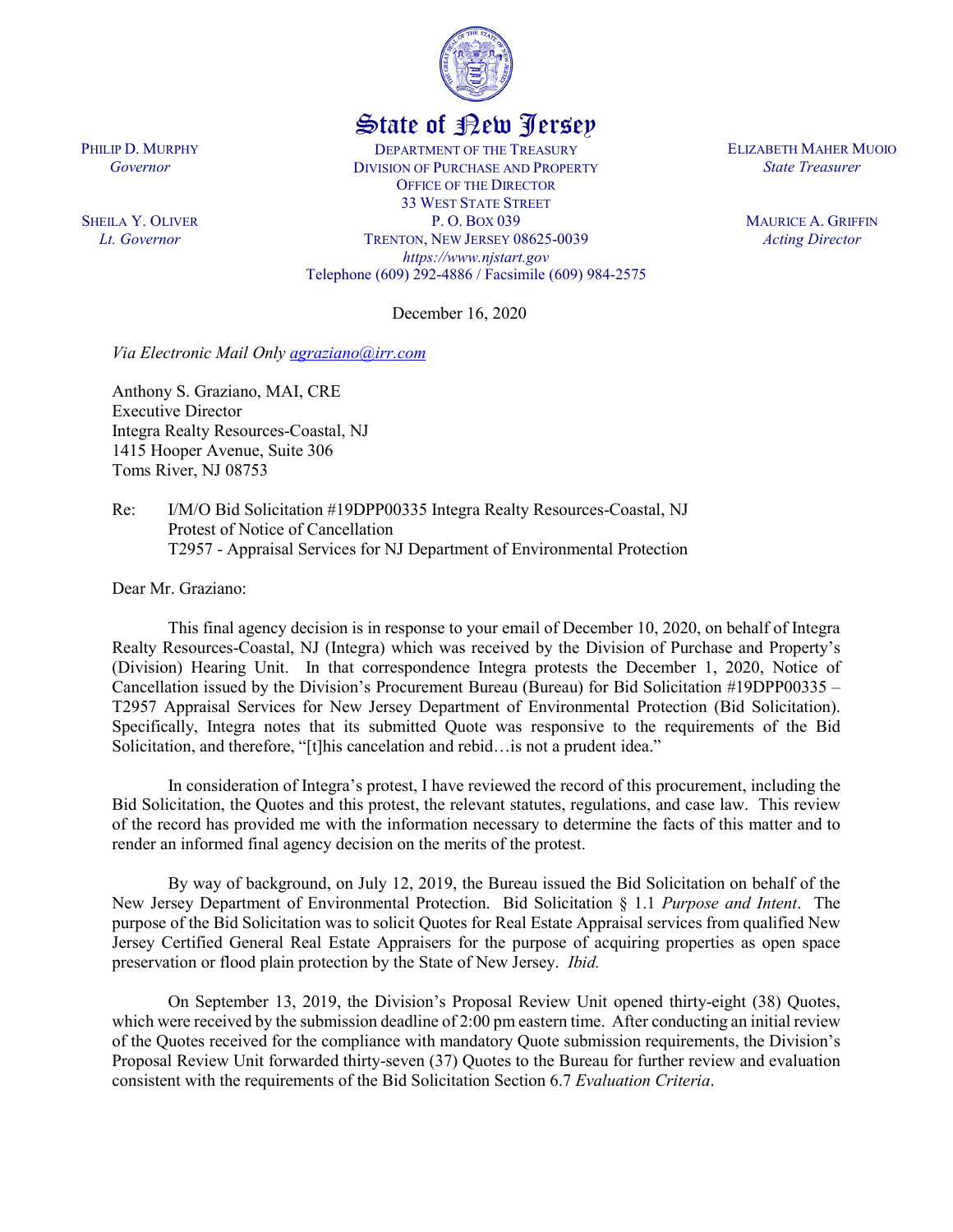On March 25, 2020, after completing the review and evaluation of the submitted Quotes, the Bureau prepared a Recommendation Report which recommended Blanket P.O. awards to those responsible Vendors {Bidders} whose Quotes, conforming to the Bid Solicitation are most advantageous to the State, price and other factors considered. In that Recommendation Report, the Bureau noted that several Quotes were found to be non-responsive to the requirements of the Bid Solicitation because the Vendors {Bidders} failed to provide pricing for all price lines within a region. On April 20, 2020, the Bureau issued the Notice of Intent to Award (NOI) advising all Vendors {Bidders} that it was the State's intent to award Blanket P.O.s consistent with the Bureau's Recommendation Report. Thereafter, the Division received nine (9) protests challenging the Bureau's determination that their submitted Quotes were non-responsive to the requirements of the Bid Solicitation, noting that the failure to bid as required was caused by an ambiguity of the Bid Solicitation.

In reviewing the Bid Solicitation in connection with those protests, the Division's Hearing Unit found that the Bid Solicitation included a description for "Testimony and Litigation Support" as follows:

> The Vendor {Contractor} shall ensure that its personnel are available to answer questions from the Using Agency and to testify at depositions and/or administrative hearings regarding other Appraisal services work. The Using Agency shall notify the Vendor {Contractor} via email of all requests to schedule consultation, preparation, testimony and litigation support and the Vendor {Contractor} must confirm via e-mail, within 48 hours, that its personnel are available to appear. In such instance, the Vendor {Contractor} awarded the all-inclusive hourly rate shall be paid with no more than three (3) hours billed by the Vendor {Contractor} for preparation relating to scheduled testimony before a deposition or administrative hearing unless otherwise approved by the Using Agency.

> The Vendor's {Contractor's} personnel shall be required to cooperate with the Attorney General's office in responding to discovery requests and preparing for testimony. In preparation for the depositions, the Vendor {Contractor} may charge up to three (3) hours. If preparation is beyond three (3) hours, this time must be justified by Vendor {Contractor}, and approved in advance by the respective Using Agency.

> If the Vendor {Contractor} is not advised prior to the day of the deposition or administrative hearing at which Vendor {Contractor} personnel has been scheduled to appear that the event has been cancelled, and the Vendor {Contractor} personnel travels to such event, or the Vendor {Contractor} personnel travels to a deposition or administrative hearing at which the Vendor{Contractor} personnel has been scheduled to appear but where testimony is not required, the Vendor {Contractor} may bill the Using Agency the awarded all-inclusive hourly rate for only the first hour of the Vendor {Contractor} personnel's testimony. There are no pre-payments for testimony or depositions.

[Bid Solicitation Section 3.6 *Testimony and Litigation Support*.]

The State-supplied price sheet however did not request that Vendors {Bidders} provide pricing for "Testimony and Litigation Support". Rather, the State-supplied price sheet required pricing for "Legal Services". In protesting the Bureau's determination that their submitted Quotes were non-responsive, the protestors noted that they were not attorneys and were not licensed to provide legal services. As appraisers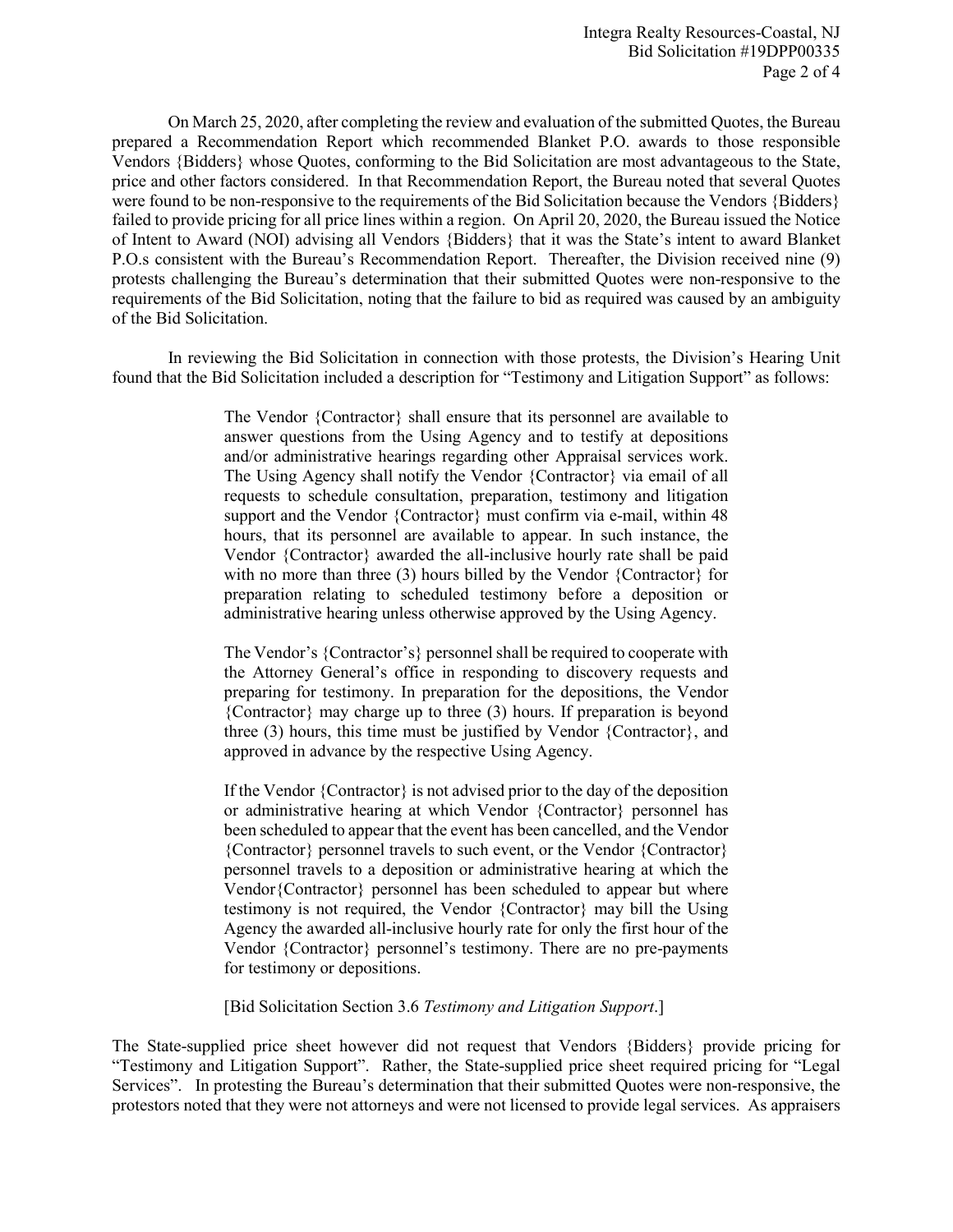they would be hired to provide "litigation support services" which is different from "legal services" and therefore, they did not submit pricing for the "legal services" price line.

While the Bureau may have intended that the terms "Testimony and Litigation Support" and "Legal Services" be used interchangeably, the terms were not defined as such. The Bureau's failure to define "Legal Services" in the Bid Solicitation and/or State-Supplied Price Sheet, and in an absence of any explanation in the Bid Solicitation documents that "Legal Services" and "Testimony and Litigation Support" are the same for the purposes of this Bid Solicitation, created an ambiguity in the procurement. This ambiguity lead to confusion among the Vendors {Bidders} and resulted in eleven (11) out of thirty eight (38) Vendors {Bidders} being found non-responsive to the mandatory material requirements of the Bid Solicitation, because they failed to provide required pricing for "Legal Services Hourly Rate". See March 25, 2020, Recommendation Report, pgs. 3-6.

In the protest Integra requests that the Division identify the published text, guideline or article that allows it to cancel the Bid Solicitation. The New Jersey Courts have long recognized that the purpose of the public bidding process is to "secure for the public the benefits of unfettered competition." *Meadowbrook Carting Co. v. Borough of Island Heights*, 138 *N.J.* 307, 313 (1994). To that end, the "public bidding statutes exist for the benefit of the taxpayers, not bidders, and should be construed with sole reference to the public good." *Borough of Princeton v. Board of Chosen Freeholders*, 169 *N.J.* 135, 159- 60 (1997). The objective of New Jersey's statutory procurement scheme is "to guard against favoritism, improvidence, extravagance and corruption; their aim is to secure for the public the benefits of unfettered competition." *Barrick v. State of New Jersey*, 218 *N.J.* 247, 258. (2014); *citing*, Keyes Martin & Co. v. Dir. of Div. of Purchase and Prop., 99 *N.J.* 244, 256 (1985). Consistent with this purpose, the New Jersey procurement law provides that "any or all bids may be rejected when the State Treasurer or the Director of the Division of Purchase and Property determines that it is in the public interest so to do." *Ibid,* N.J.S.A. 52:34-12.

In *A&A Indus. Piping v. County of Passaic*, 2012 N.J. Super. Unpub. LEXIS 919 (App. Div. 2012), the county determined that it was prudent to reject all bids received, cancel the procurement and re-bid the contract because of an error in the county's request for quotes. A&A argued that a re-bid was not permitted and that it should be awarded the contract as the lowest responsible bidder. *Id.* at \*1. After review, the Appellate Division concluded that county's decision to cancel the procurement to correct the error guaranteed that all bidders would be on equal footing, by ensuring that the worked identified by the request for quotes would be performed as required and created a level "playing field by ensuring that bidders are guided by a uniform understanding of the County's bid requirements and are not misled by mistakes or omissions in the specifications." *Id.* at \*10, citing*, CFG Health Sys., LLC v. Cnty. of Essex*, 411 N.J. Super. 378, 389 (App. Div. 2010). Thus, the Appellate Division determined that the County's decision to reject all bids received, cancel the procurement and re-bid the contract was not arbitrary, capricious or unreasonable. *A&A Indus. Piping*, supra, 2012 N.J. Super. Unpub. LEXIS \*11, citing, *PENPAC, Inc. v. Morris Cnty. Mun. Utils. Auth.*, 299 N.J. Super. 288, 297 (App. Div. 1997).

Similar to the situation in *A&A Indus. Piping*, here the decision to cancel the Bid Solicitation was due to a discrepancy between the Bid Solicitation and the State-supplied price sheet, not due to a mistake of the Vendors {Bidders}. The decision to cancel ensures that the contract will be performed as required and ensure a level playing field for all Vendors {Bidders}.

This is an unfortunate situation for the State as the Division encourages competition and appreciates the time and effort put forth by the Vendors {Bidders} in preparing and submitting the Quote. However, after reviewing the record of this procurement, because of the ambiguity between the Bid Solicitation and the State supplied price sheet I determined that it was in the public interest to reject all Quotes submitted and cancel the subject Bid Solicitation.